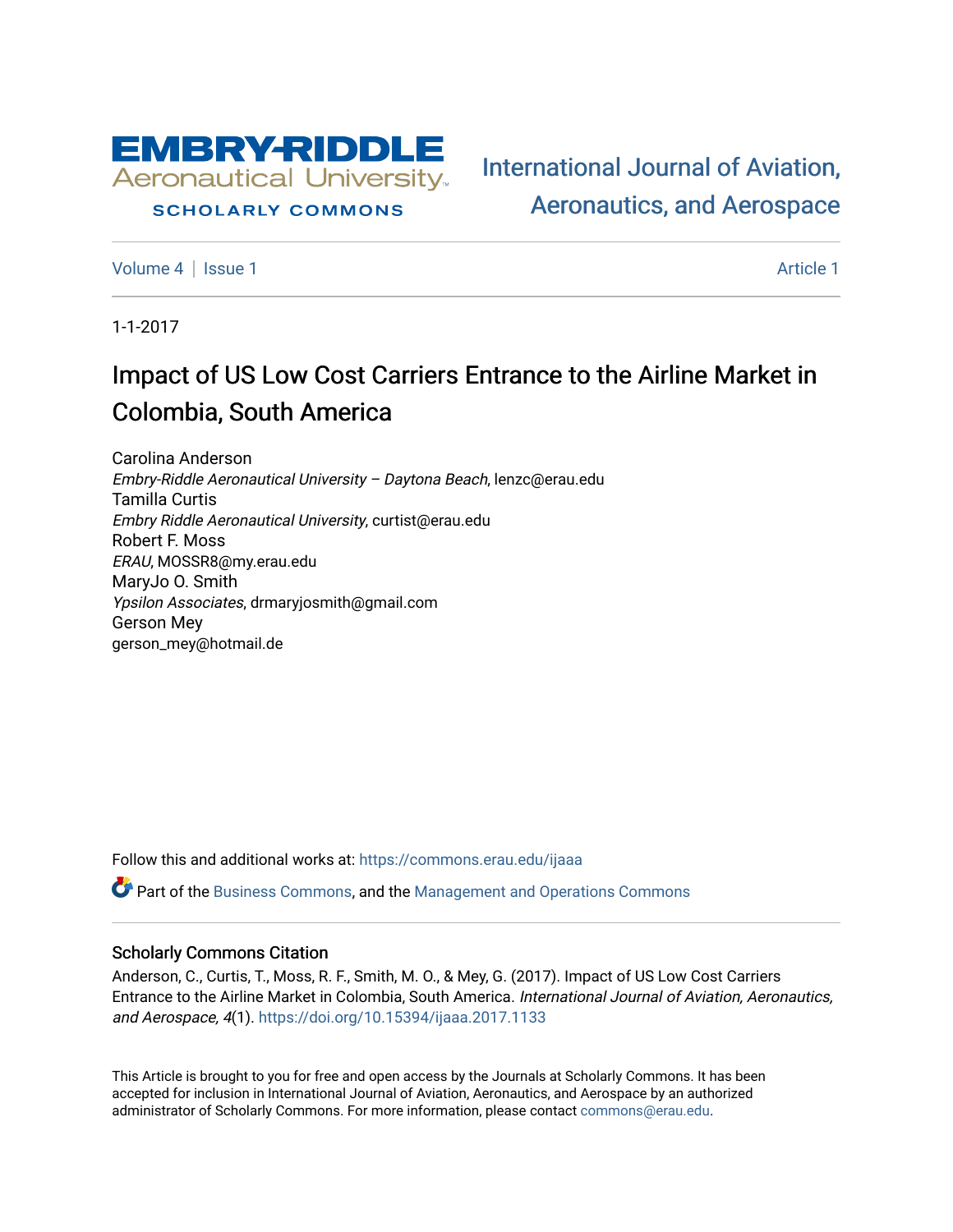Following a political and economic crisis in the late 1990s, many Colombian citizens decided to leave the country in search of opportunities, economic stability and most importantly, a secure place to raise a family. Most Colombian immigrants live in Florida, particularly in the Miami and the Orlando metropolitan areas.

With the increase in the Colombian population in the US, and the improvement of the economic and political situation between the two countries, US LCCs such as Spirit Airlines, Inc. (Spirit Airlines) and JetBlue Airways Corporation (JetBlue) saw the opportunity to enter the market in 2008 and 2009, respectively. This created direct competition with the Colombian traditional flag carrier Avianca and US legacy airlines operating in this market at that time, such as United Airlines, Delta Air Lines, and American Airlines.

The US-based low-cost carriers (LCCs), JetBlue and Spirit Airlines, used to be known for their no-frills, low-fare style, and for being domestic only airlines. JetBlue is also considered to be a low-cost hybrid airline since it displays some characteristics of full-service carriers. As such, JetBlue does offer some in-flight amenities including free drinks, snacks, and entertainment. In March of 2008, the U.S. Department of Transportation (DOT) awarded JetBlue and Spirit Airlines new routes to Colombia, their first routes to South America entered into force in April of 2009 (Santiago, 2008). At the same time, the U.S. DOT also granted United Airlines, previously Continental Airlines, and Delta Air Lines additional frequencies to increase their current offerings in the market. However, American Airlines lost seven of its US - Colombia frequencies as a result of the order, and US Airways was not granted permission to begin a direct route from Charlotte to Bogota, Colombia. Reacting to these changes, Avianca started a direct route from Bogota to Orlando, Florida in July 2011 that added to their existing routes from Miami and Fort Lauderdale.

After reaching market saturation in some areas, LCCs and airlines in general attempt to find new routes to fill their airplanes. International markets become very appealing because these routes are profitable, and legacy carriers have had dominance over these markets (Vasigh et al., 2010). The distance between Miami or Orlando and several major cities in Colombia were within the LCC normal flight range. Flying to Bogota is just a three-hour flight from Miami or a three and a halfhour flight from Orlando. The routes to Colombia appeared to be the right fit for a South American debut for the US LCCs. These relatively short routes also fit the maximum range of about five hours for the type of aircraft operated by LCCs, such as the Airbus A320 and the Boeing 737. According to Dennis (2007), "long-haul travel will be concentrated in the hands of a few key players" (page 23). Short-haul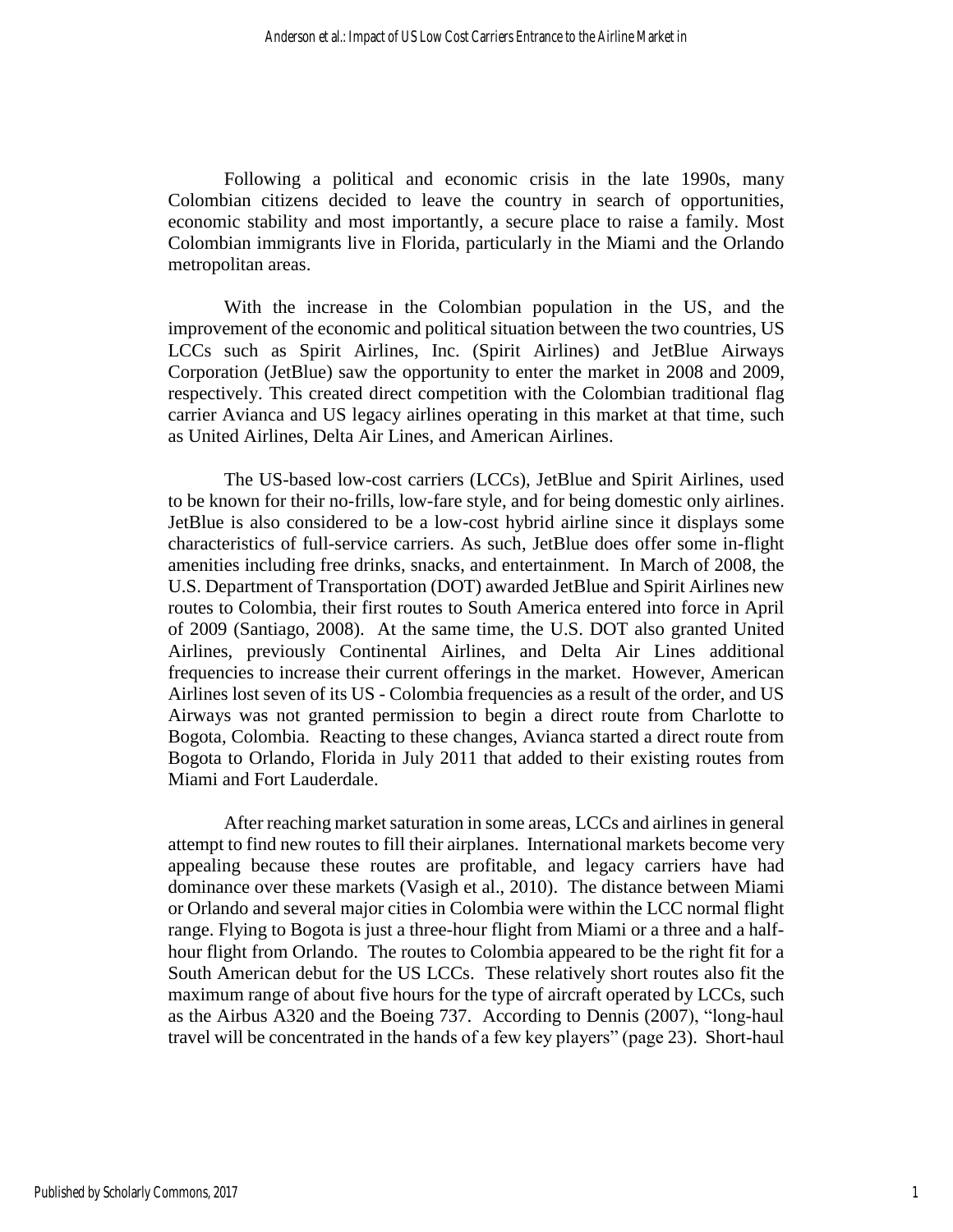routes to Colombia provide LCCs the perfect opportunity to enter the international market without making drastic changes to their infrastructure.

In Colombia, Spirit Airlines entered the market by flying direct from Fort Lauderdale to Bogota and later to smaller Colombian towns, such as Armenia and Cartagena. The route allows passengers who live in these cities to take a direct flight to the US from their hometown, without connecting through a major city. According to Vasigh et al. (2010), the strategy is typical LCCs that expand their market share by targeting passengers who have not had the opportunity to use direct airline service before.

The purpose of this study is to analyze the impact of the US-based LCCs, such as Spirit Airlines and JetBlue, on the aviation passenger market between Florida and Colombia. In particular, the study investigates the effect on the market shares of Avianca, the Colombian national carrier, and American Airlines, which dominated players at the time of the LCCs entrance. The study examines the socioeconomic factors and other variables that affect a passenger demand including Colombian unemployment rate, GDP, and currency exchange rate. The airlinespecific analyses of the aviation passenger market between the Florida and Colombia were conducted including passenger demand, load factors, the frequency of flights, and other characteristics.

# **Methodology**

# **Data Collection**

The quantitative flight data was extracted from the Research and Innovative Technology Administration (RITA) databases of the US Department of Transportation's Bureau of Transportation Statistics. RITA databases provide information about both domestic and international airlines on their specific routes. The information includes number of passengers, amount of freight, mail, and other parameters. The demographic data was extracted from the Census Bureau and the CIA World Fact Book, including details on the Hispanic population in the US as well as the number of Colombians living in Florida.

Data for all flights from Colombia to the state of Florida in the US for the years of 2007 to 2015 was extracted using RITA databases. Since Spirit Airlines and JetBlue currently only offer direct flights from Florida to Colombia, the data was filtered selecting the airlines that cover these routes. These airlines are (1) Avianca, (2) American Airlines, (3) LAN Chile, and (4) LATAM Airlines, previously known as Aires (Aerovias de Integracion Aerovías de Integración Nacional).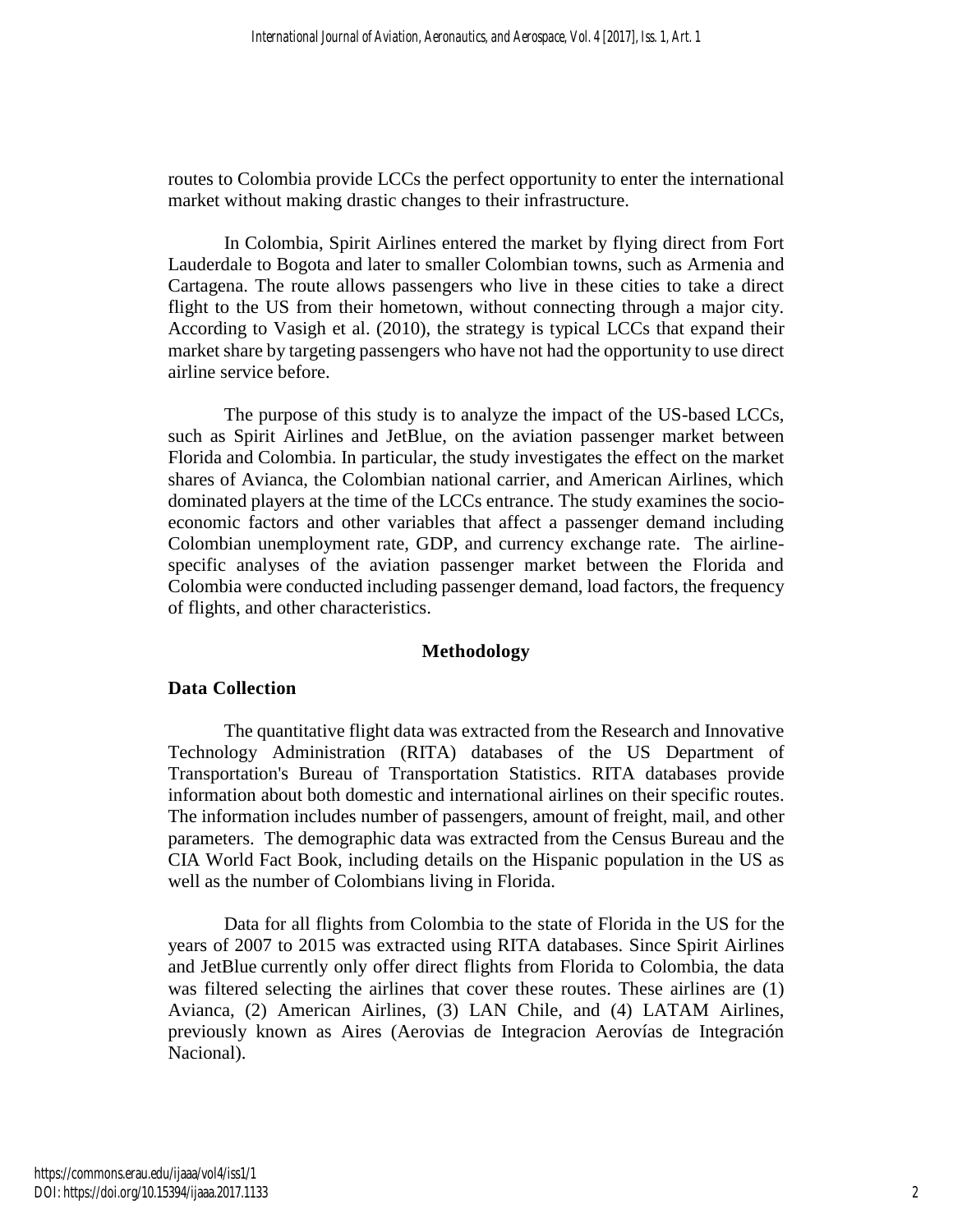Other airlines that carried fewer passengers or had the routes approved but were not actively carrying passengers were not considered in this analysis. These airlines included LAN Peru, LAN Ecuador, Continental Airlines, United Airlines, Delta Air Lines, and USA 3000. A total of 2,026 flights were analyzed, and there was no missing data recorded for the parameters specified above.

#### **Procedures**

The passenger market share between Florida and Colombia for 2007 to 2015 for existing airlines were presented graphically with analyses of airlines' load factor, frequency of flights and other factors. A multiple regression analysis was performed to formulate a passenger demand equation for the routes between Florida and Colombia.

## **Socio-Economic Factors**

According to the latest data of the U.S. Census Bureau (2010), among the 12.3 million Hispanics in the US in 2010, those of Colombian origin were the largest South American group with a population of 908,734, followed by Ecuadorians at 565,000, and Peruvians at 531,000. The overall Colombian population in the US increased from 470,684 in 2000 to 908,734 in 2010. This is an increase of 438,050 people or 93% between 2000-2010. In the State of Florida, the total population was 18,801,310 in 2010 with the total Hispanic population 4,223,806 of which 300,414 were Colombians, representing a 7% of the Hispanic population in the state. The number of Colombians living in Florida had an increase of 116% increase between 2000-2010.

In addition to population growth, other factors such as an unemployment rate, GDP, and currency exchange can affect the passenger demand (Vasigh et al., 2010). Leisure travel tends to be more elastic since leisure passengers are more likely to postpone a trip in response to higher airfares. However, international trips tend to be less elastic since alternative modes of transportation would not be as available for international routes (Department of Finance Canada, 2008).

Colombia had a political and economic crisis in the late 1990's and the early 2000s. Its unemployment rate reached a historical high of 17.87% in January of 2001. Since then, the economy has been recovering, and unemployment rates reached a historical low of 7.30% in late 2015 (see Figure 1).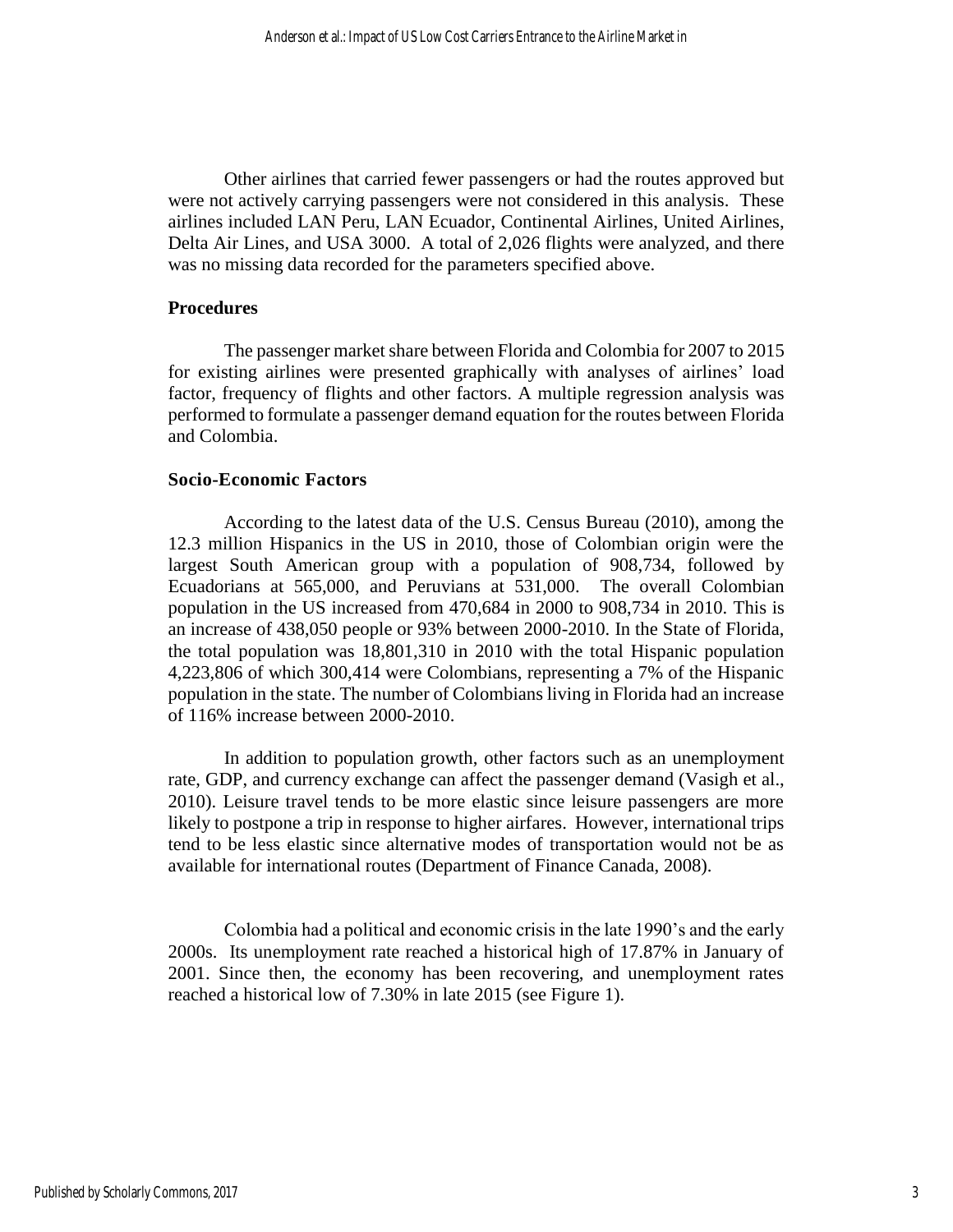

*Figure 1.* Unemployment Rate of Colombia. *Note*: from Tradingeconomics, 2016.

Colombia's average annual GDP growth was 4.12% since 2000, reaching a historical high of 7.70% in September of 2006 and a record low of 0.10% in December of 2008. Colombia has a free market economy with major commercial and investment ties to the United States. The transition from a highly regulated economy has been underway for more than 15 years. Colombia's average annual economic growth rate of over 5% from 2002 to 2007 can be attributed to an increase in domestic security, resulting in greater foreign investment, prudent monetary policy, and export growth. Colombia reported a trade surplus equivalent to 326 million USD in July of 2011 (Tradingeconomics, 2011). Colombia's major exports are petroleum, coffee, coal, nickel, gold, and nontraditional exports (e.g. flowers, semiprecious stones, sugar, and tropical fruits). Colombia's major imports are industrial and transportation equipment, consumer goods, chemicals, paper products, fuels, and electricity. Its principal trading partners are the United States, the European Union, Venezuela, China, and Mexico. The total population in Colombia was last reported at 45.9 million people in 2010 from 16.0 million in 1960, changing 187% during these 50 years (Tradingeconomics, 2011).

## **Aviation Market Florida to Colombia**

**Passenger Market Share.** The number of passengers carried and the market share per year from 2007 to 2015 by the six airlines analyzed are presented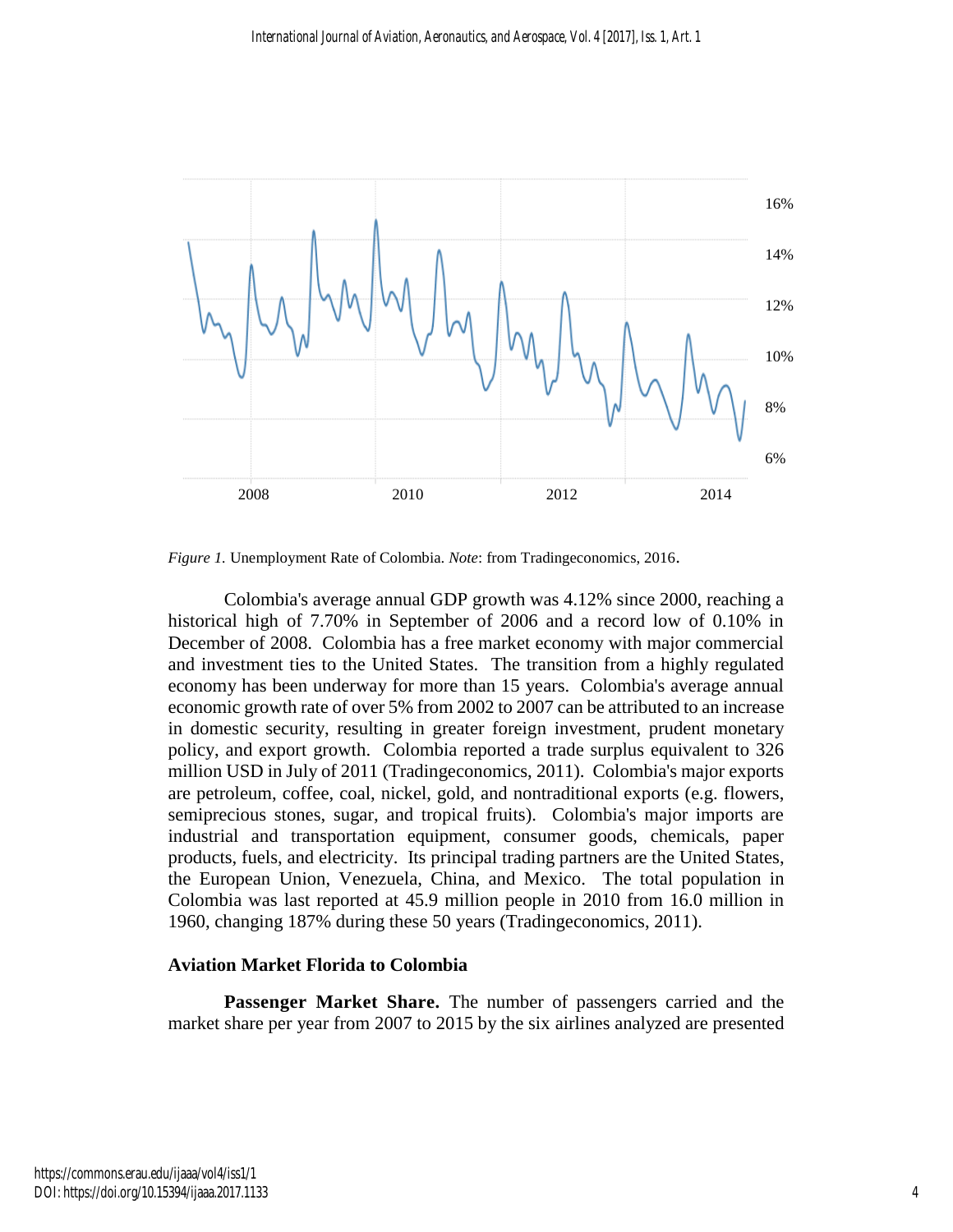

in Table 1. Figure 2 depicts and compares the market share among airlines for the same period.

*Figure 2.* Airline Market Share between Florida and Colombia, 2007 to 2015. *Note:* from RITA database of the Bureau of Transportation Statistics, 2016.

In 2007, the aviation market between Colombia and Florida, US was dominated by the national flag carriers Aerovías Nacionales de Colombia (Avianca) and American Airlines, each carrying 614,233 and 465,854 passengers, respectively, for a total market share of 54% for Avianca and 41% for American Airlines. LAN Chile had a 4% market share in 2007 with 47,072 passengers carried that year.

In the second quarter of 2008 Spirit Airlines entered the Colombian market. In 2008 Avianca carried 597,569 passengers between Florida and Colombia, representing 48% of the market. American Airlines came in second with 525,798 passengers and 42% market share. In the first year of entering the Colombian market in 2008 Spirit Airlines was able to capture 6% with 76,075 passengers, followed by LAN Chile with 4% market share and 49,125 passengers. Spirit Airlines entry could play an effect in decreasing the Avianca market share within one year from 54% in 2007 to 48% in 2008. At the same time, American Airlines had a slight 1% increase and LAN Chile market share remained unchanged at 4%.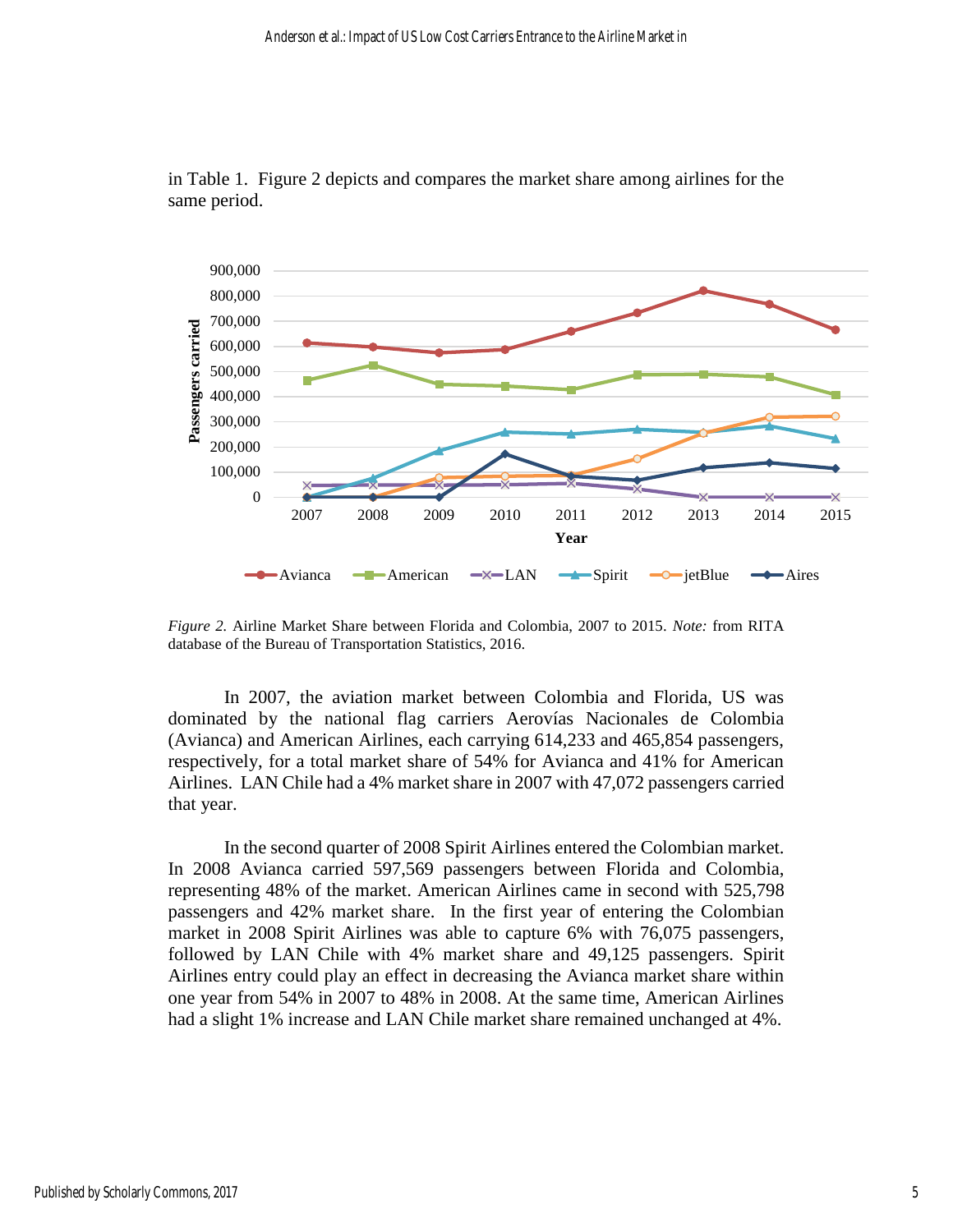| Year                                                                      | Avianca        | American<br><b>Airlines</b> | <b>LAN</b>   | <b>Spirit</b><br><b>Airlines</b> | <b>JetBlue</b>                                         | LATAM/<br><b>Aires</b> | Total<br><b>Market</b> |
|---------------------------------------------------------------------------|----------------|-----------------------------|--------------|----------------------------------|--------------------------------------------------------|------------------------|------------------------|
| 2007<br>$\frac{0}{0}$                                                     | 614,233<br>54% | 465,854<br>41%              | 47,072<br>4% |                                  |                                                        |                        | 1,127,159<br>100%      |
| 2008<br>$\frac{6}{9}$                                                     | 597,569<br>48% | 525,798<br>42%              | 49,125<br>4% | 76,075<br>6%                     |                                                        |                        | 1,248,567<br>100%      |
| 2009                                                                      | 574,396        | 449,037                     | 48,756       | 185,207                          | 78,209                                                 |                        | 1,335,605              |
| $\frac{6}{9}$                                                             | 43%            | 34%                         | 4%           | 14%                              | 6%                                                     |                        | 100%                   |
| 2010                                                                      | 587,395        | 442,560                     | 49.715       | 259,425                          | 83,751                                                 | 172,097                | 1,594,943              |
| $\frac{6}{6}$                                                             | 37%            | 28%                         | 3%           | 16%                              | 5%                                                     | 11%                    | 100%                   |
| 2011                                                                      | 660,165        | 427,340                     | 55,609       | 252,020                          | 86,989                                                 | 83,754                 | 1,565,877              |
| $\frac{0}{0}$                                                             | 42%            | 27%                         | 4%           | 16%                              | 6%                                                     | 5%                     | 100%                   |
| 2012                                                                      | 733,660        | 486,980                     | 33,175       | 270,511                          | 152,964                                                | 67,670                 | 1,744,960              |
| $\frac{0}{0}$                                                             | 42%            | 28%                         | 2%           | 16%                              | 9%                                                     | 4%                     | 100%                   |
| 2013                                                                      | 821,752        | 489,576                     |              | 258,518                          | 254,888                                                | 117,321                | 1,942,055              |
| $\frac{0}{0}$                                                             | 42%            | 25%                         |              | 13%                              | 13%                                                    | 6%                     | 100%                   |
| 2014                                                                      | 767,547        | 478,971                     |              | 283,814                          | 318,864                                                | 137,422                | 1,986,618              |
| $\frac{6}{9}$                                                             | 39%            | 24%                         |              | 14%                              | 16%                                                    | 7%                     | 100%                   |
| 2015<br>$\%$<br>$M_{\rm{tot}}$ . Come DITA details as a failer Decay on a | 666,067<br>38% | 407,950<br>23%              |              | 233,580<br>13%                   | 322,339<br>18%<br>$2$ Tuenen entetian Statistics, 2016 | 114,803<br>7%          | 1,744,739<br>100%      |

Table 1 *Florida, US-Colombia Passengers Carried, 2007 to 2015*

*Note:* from RITA database of the Bureau of Transportation Statistics, 2016.

In 2009, JetBlue entered the market, and Avianca had a further reduction in market share to 43%, followed by American Airlines with 34%, and LAN Chile with 4%. In contrast, Spirit Airlines' increase was more than double to 185,207 passengers or 14% market share. JetBlue debuted with 78,209 passengers and 6% market share during its first year with routes from Orlando to Bogota only a few days a week.

In 2010, Avianca had a further reduction in market share to 37% despite an increase in the number of passengers carried. American Airlines had a decrease to 28% in market share while Spirit Airlines continue to have an increase in the market share and the total number of passengers carried. JetBlue had a 1% decrease in the market share although the number of passengers carried had increased. That year, Colombian airline Aires entered the market and immediately captured 11% of the market with 172,097 passengers.

In 2011, Avianca began its non-stop flights from Bogota to Orlando and increased market share from 37% to 40%. American Airlines' share stayed at 27%. Aires was bought by the LAN group and later was renamed LAN Colombia. Today, it is named LATAM airline. LAN Chile's market share was limited to 1%, and routes were subsequently on acquired by its sister company, LATAM Colombia.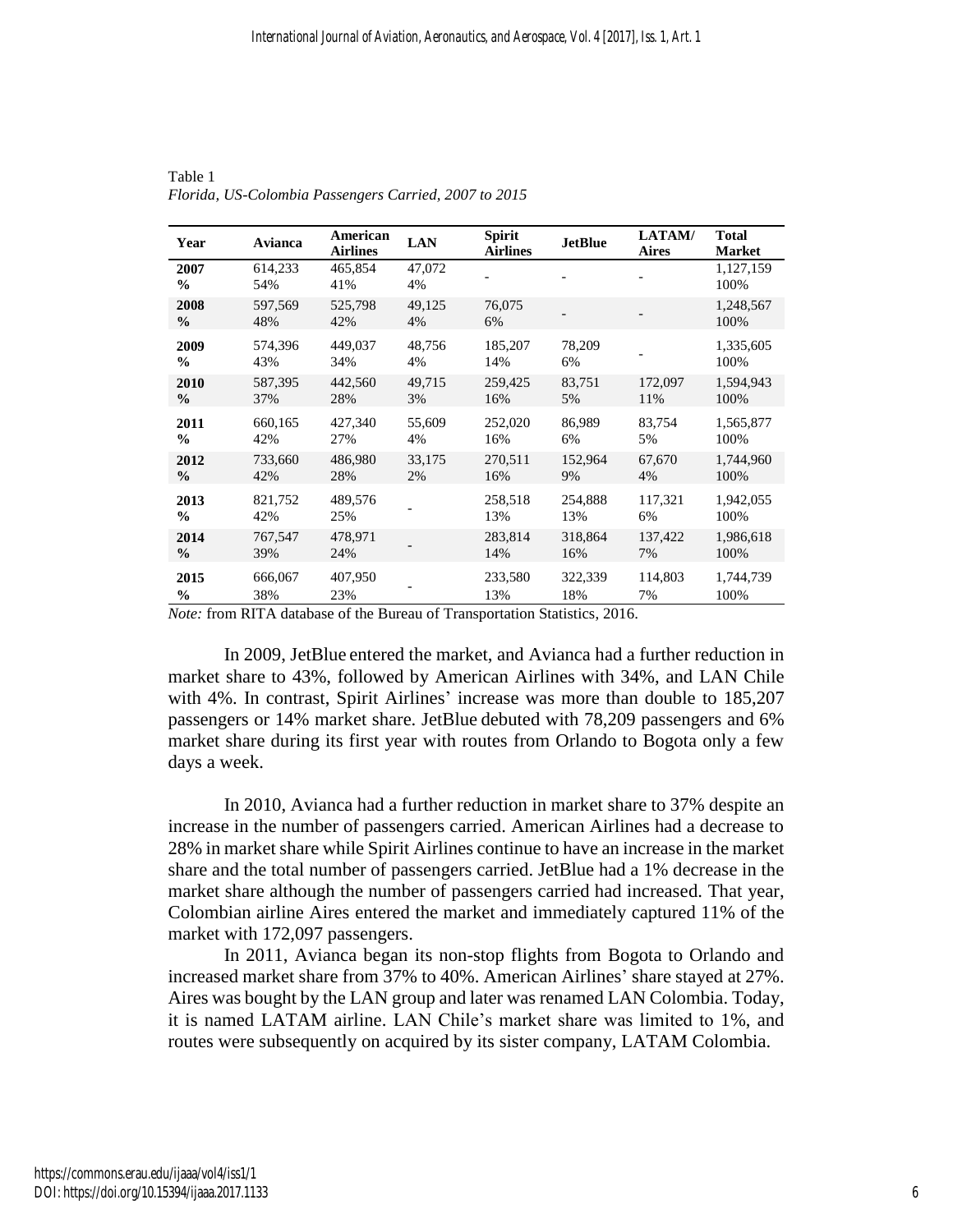As of 2015, Avianca maintains the majority of the market share with 38%, followed by American Airlines with 23%, JetBlue with 18%, Spirit Airlines with 13%, and LATAM with 7%. While Avianca's market share appeared to have decreased from 54% in 2007 to 38% in 2015, its number of passengers carried increased by 8.43% between 2007 and 2015. American Airlines displayed a decrease as well from 41% in 2007 to 23% in 2015. However the number of passengers carried also dropped by 12%.

**Passenger Demand.** The average number of travelers per year between Florida and Colombia for the specific airlines analyzed in this study has increased from 1,128,283 in 2007 to 1,744,910 in 2015, which is a 616,627 passenger or 54.7% increase in 8 years (see Figure 3).



*Figure 3.* Total Number of Passengers between Florida and Colombia, 2007 to 2015. *Note:* from RITA database of the Bureau of Transportation Statistics, 2016.

**Load Factors.** The average load factors for all the airlines under the investigation is presented in Figure 4.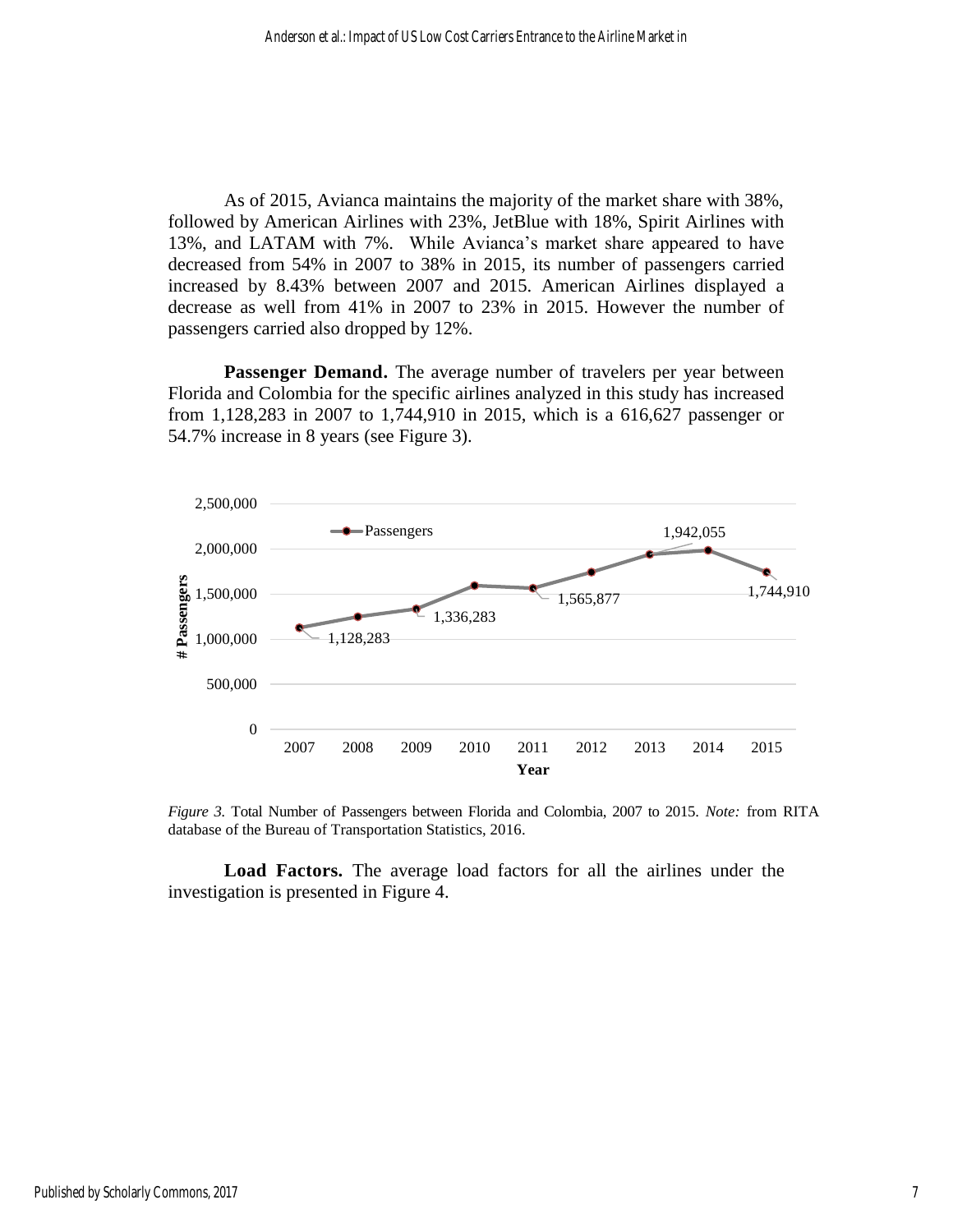

*Figure 4*. Mean Load Factors between Florida and Colombia, 2007 to 2015. *Note:* from RITA database of the Bureau of Transportation Statistics, 2016.

After analyzing the average load factors for each carrier separately, it was found that the load factor for the flag carrier Avianca has increased by 15.0%. Additionally, for American Airlines, it decreased by 0.7%; for Spirit Airlines, it rose by 17.4% from 2008 to 2015; for JetBlue, have increased by 2.8% from 2009 to 2015. Further, for LAN Chile the load factors have increased by 17.6% from 2007 to 2015; and for Aires, the load factors increased by 19.5% from 2010 to 2014 (information unavailable before and after this period).

**Frequencies of Flights.** The annual frequency of flights between Florida and Colombia for all selected airlines is shown in Figure 5. As seen in the Figure, the frequency of flights has been increasing since 2007, with the highest increase in 2014 and a slight decrease the following year.

**Airfares.** Average airfare information for international airlines is restricted and not publicly available. Therefore, specific average airfare changes for the routes between Florida and Colombia were not analyzed. However, average domestic airfares for the Puerto Rican market (San Juan) between 1997 and the first quarter of 2011 were accessible and analyzed. The Puerto Rican market was selected as a proxy for the Colombian market for some reasons. Although Puerto Rico is an island in the Caribbean and Colombia is located in Northern South America bordering the Caribbean Sea, the countries have some similarities in regards to the passenger traffic to and from the US. Both countries are Spanish speaking and have close family and business relations with mainland US and especially Florida. Both markets were dominated by mostly legacy carriers before US LCCs Spirit Airlines, and JetBlue entered the Puerto Rican market in November of 2001 and December of 2009, while in Colombia, Spirit Airlines and JetBlue entered the market in 2008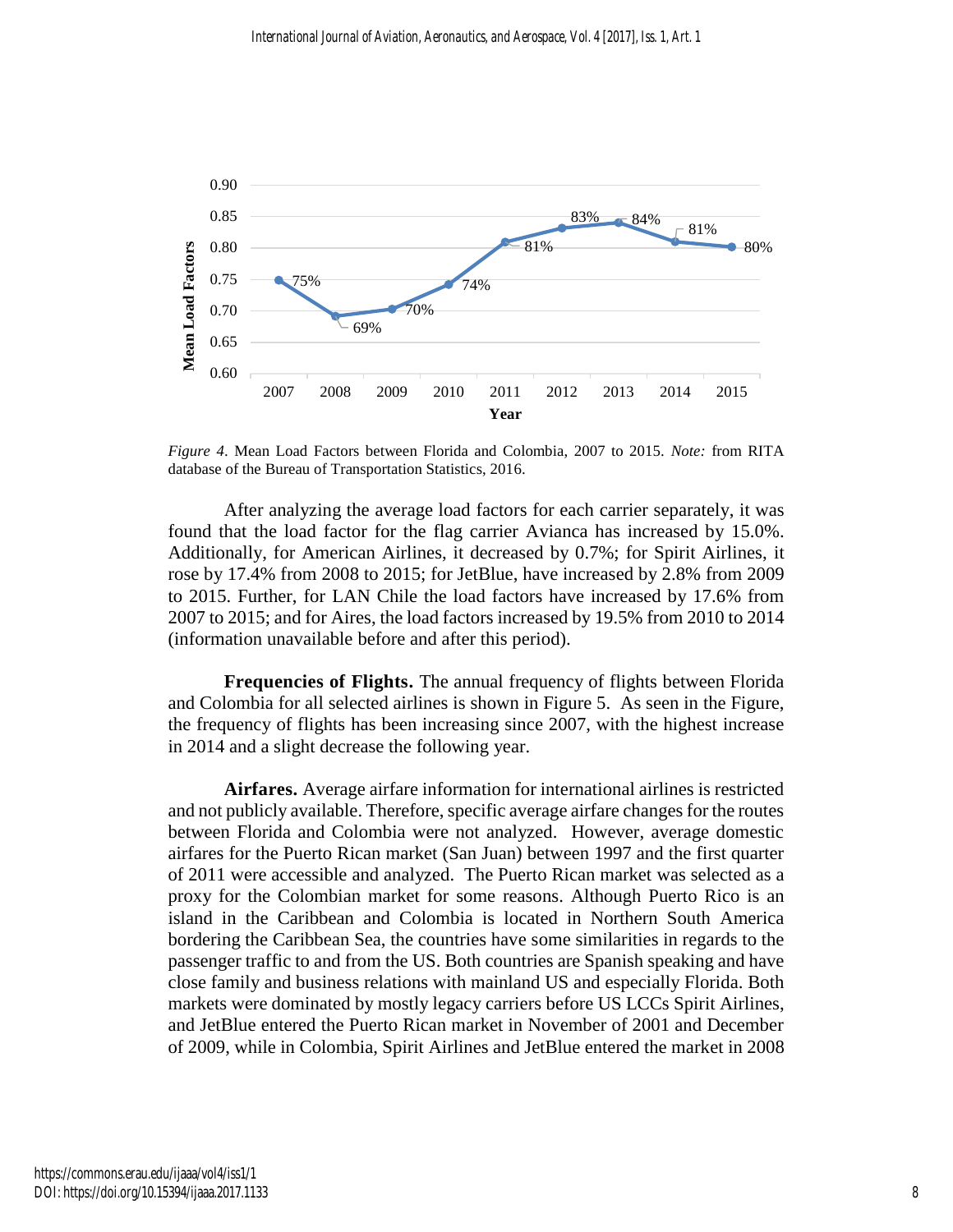and 2009 respectively. With a growth of nearly 60% since 2000 (Census, 2010), the Puerto Rican population is increasing at a fast pace in Florida, similar to the Colombians in the same state.



*Figure 5.* Frequency of Flights between Florida and Colombia, 2007 to 2015. *Note:* from RITA database of the Bureau of Transportation Statistics, 2013.



*Figure 6.* Average US Domestic Airfares, Q1 1995 to Q1 2011. *Note:* from Bureau of Transportation Statistics, 2011.

As seen in Figure 6, average US domestic airfares and airfares from San Juan, Puerto Rico were at their peak in the first quarter of 2001 at \$347.69 and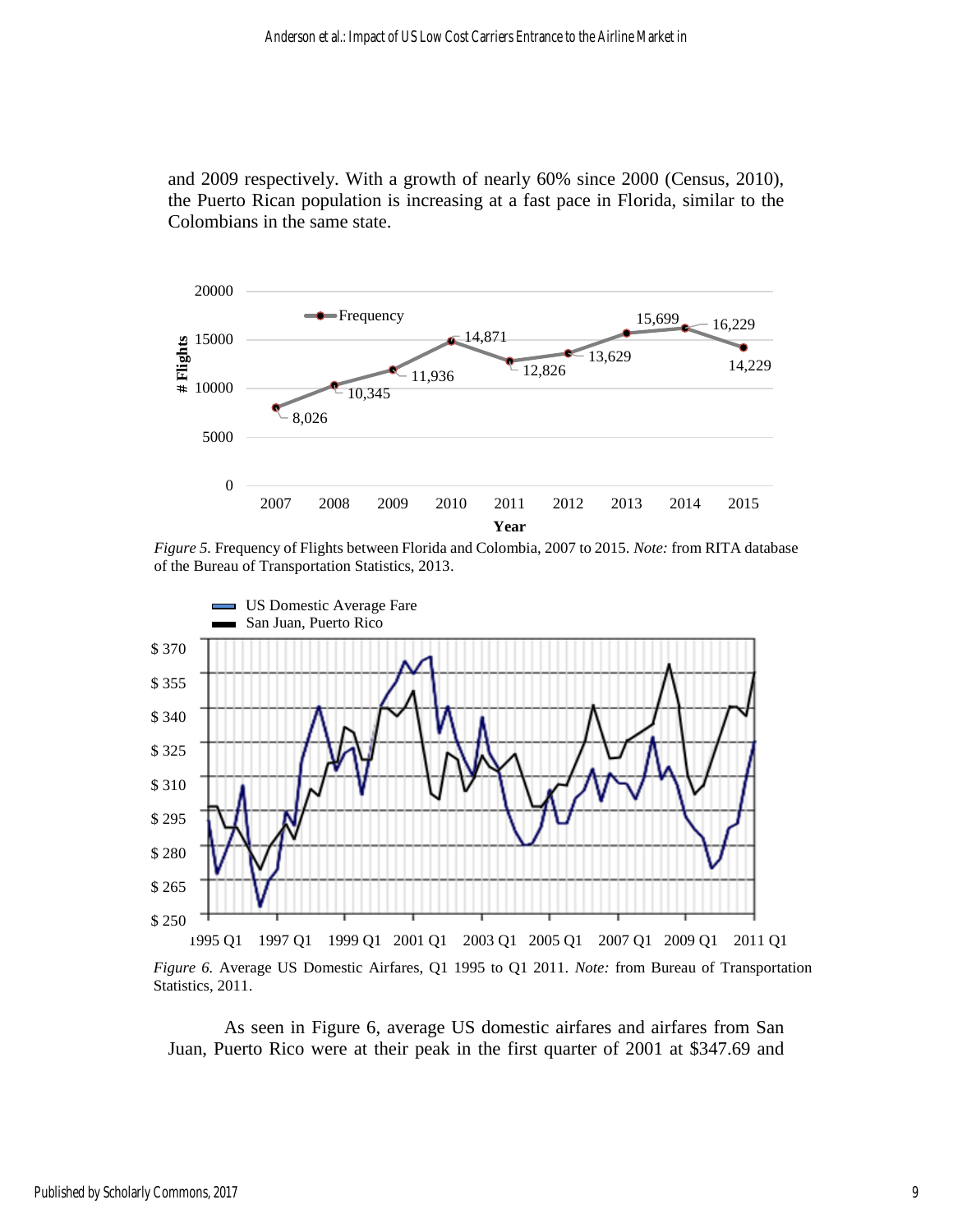began decreasing afterward. Airfares reached their lowest point since 1996 during the first quarter of 2005 and in the second quarter of 2009 at \$301.82. Before 2003, the average airfares for Puerto Rico were above the domestic US average airfare. However, since 2003, they have remained below the national average. Between 2001 and 2010, after LCCs Spirit Airlines (2001) and JetBlue (2009) entered the market, the average airfare in San Juan, Puerto Rico has decreased by 10%. The biggest change in average airfare occurred between 2001 and 2004, a 30% decrease.

When analyzing the impact on average airfare after LCCs have entered the market, the effect of revenue management and flow of the network have to be taken into consideration, or any analysis utilizing traditional methods could result in misleading information (Gorin & Belobaba, 2008). Traditionally, after LCCs enter a market, they can offer lower airfares due to their simplified structure. Therefore, airlines competing in the same market see themselves forced to lower their airfares to remain competitive (Vasigh et al., 2010). As seen in the Puerto Rican market and other markets, these low airfares usually have an impact on overall average airfares.

## **Passenger Demand Analysis**

A regression analysis with multiple dependent variables was performed to formulate a demand equation for the passenger routes between Florida and Colombia. The dependent variable was quarterly passenger demand between 2007 and 2010. The independent variables included quarterly Colombian GDP between 2007 and 2010 and the exchange rate between the Colombian peso and US dollar in dollars for the same period. The GDP utilized is the one for Colombia because it is assumed that most passengers are Colombian travelers visiting relatives in Colombia or the US. Tourism of US citizens in Colombia has increased in the last five years. However, it is still relatively low due to the perceived security issues. For example, in 2006, the US Department of State issued a travel warning to Colombia, saying that "violence by narcoterrorist groups and other criminal elements [continued] to affect all parts of the country" (US Department of State, 2006).

Since airfare data was not available, a dummy variable for the average price was utilized after the entrance of US LCCs into the Colombian market in the Q2 2008. The common price dummy variable was given the value of zero before Q2 2008 and the value of 1 after that to determine the effect of LCCs on average price (see Appendix A). Three other dummy variables were utilized to determine the effect of seasonality. Regression results indicated an overall model of six predictors that significantly predict the passenger demand,  $R^2 = 0.942$ ,  $R^2$  adj= 0.904,  $F(6) =$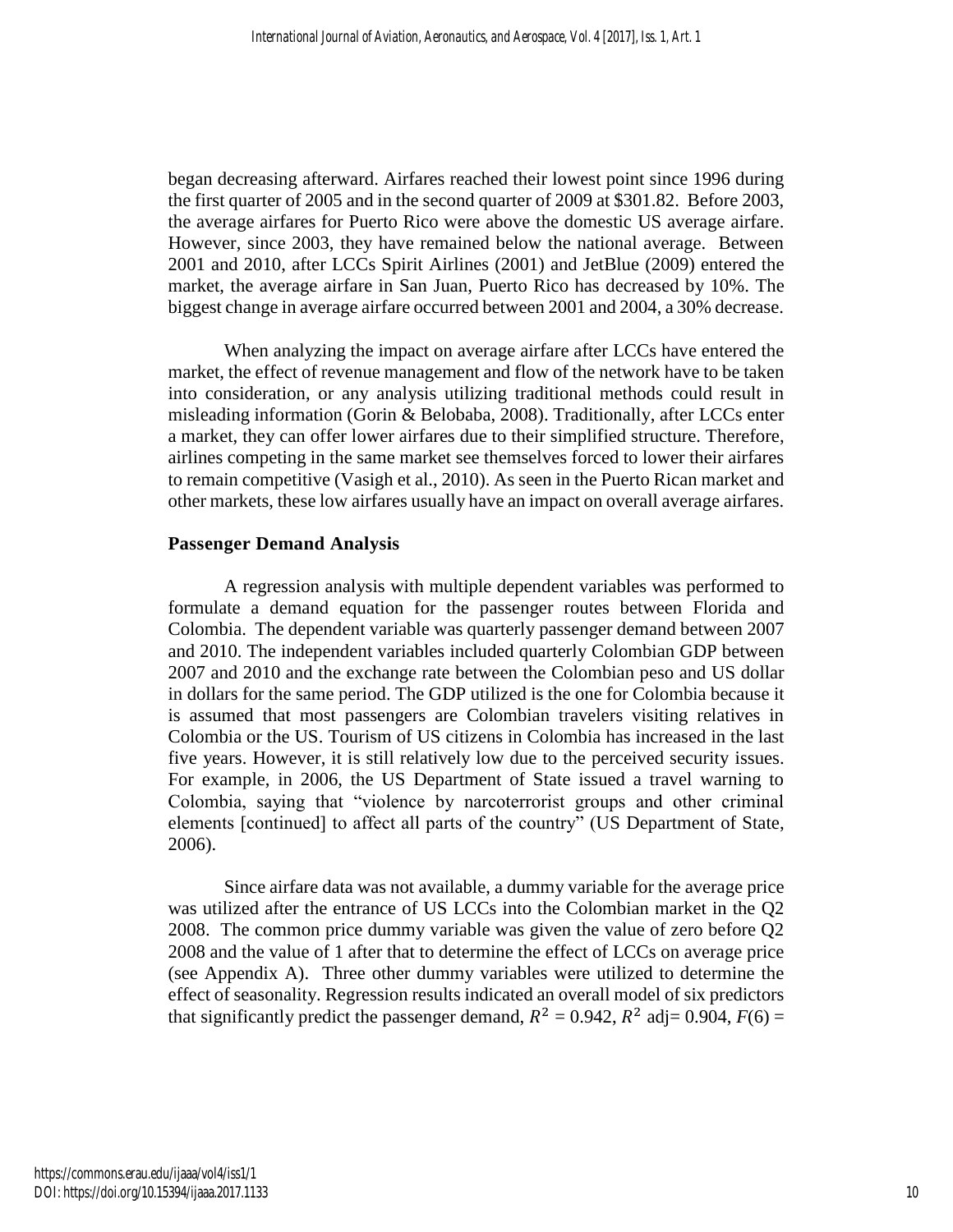24.56,  $p < .001$ . This model accounted for 94% of variance in passenger demand. A summary of the regression model is presented in Appendix B.

The residual plots did not display any trend in the residuals indicating that there was any autocorrelation in the regression. This was confirmed by the Durbin-Watson number of 1.95 which falls within the acceptable range of 1.5 to 2.5.

The demand equation for the route analyzed is as follows:

Passenger Demand (Florida – Colombia)  $= -14,224.16 * PriceDummyAfterLLC$  $+1.77E - 6 * GDP - 2.98E8 * ExchangeRate - 69,940.74 * Q1$  $-34,106.98 * Q2 + 25,384.08 * Q3 + 78,825.41$ 

Standardized or *Z*-values were also utilized, and the standardized demand equation obtained was:

> Standardized Passenger Demand (Florida – Colombia)  $= -0.26 * PriceDummyAfterLLC + .95 * GDP - .25$  $*$  ExchangeRate – 1.2  $*$  01 – .61  $*$  02 + .46  $*$  03 + .53

The advantage of utilizing standardized or *Z*-values is that the numbers are more manageable and easier to compare with each other. To forecast demand based on a demand equation, the non-standardized values should be utilized (Vasigh et al., 2010). The results of the regression are shown in Appendix B. The *t*-statistic is a measure of the accuracy of a statistical estimate. Therefore, a significant *t*-value indicates that the variable in question influences the independent variable while controlling for other explanatory variables. Of the six independent variables that are included in the regression, three were statistically significant with  $p < 0.05$ . These variables are GDP and two seasonal dummy variables (Q1 and Q2). In general, if an independent variable's *t*-test is not statistically significant, it can be excluded from the model unless there are theoretical reasons to include these variables. To include these variables in the model, multicollinearity was checked. Multicollinearity exists when two or more independent variables are highly correlated (Vasigh et al., 2010). The Variance Inflation Factor (VIF) aids in the detection of multicollinearity. A VIF above 4 indicates the presence of high multicollinearity. In this study, the VIF statistic shows that there is no multicollinearity among variables.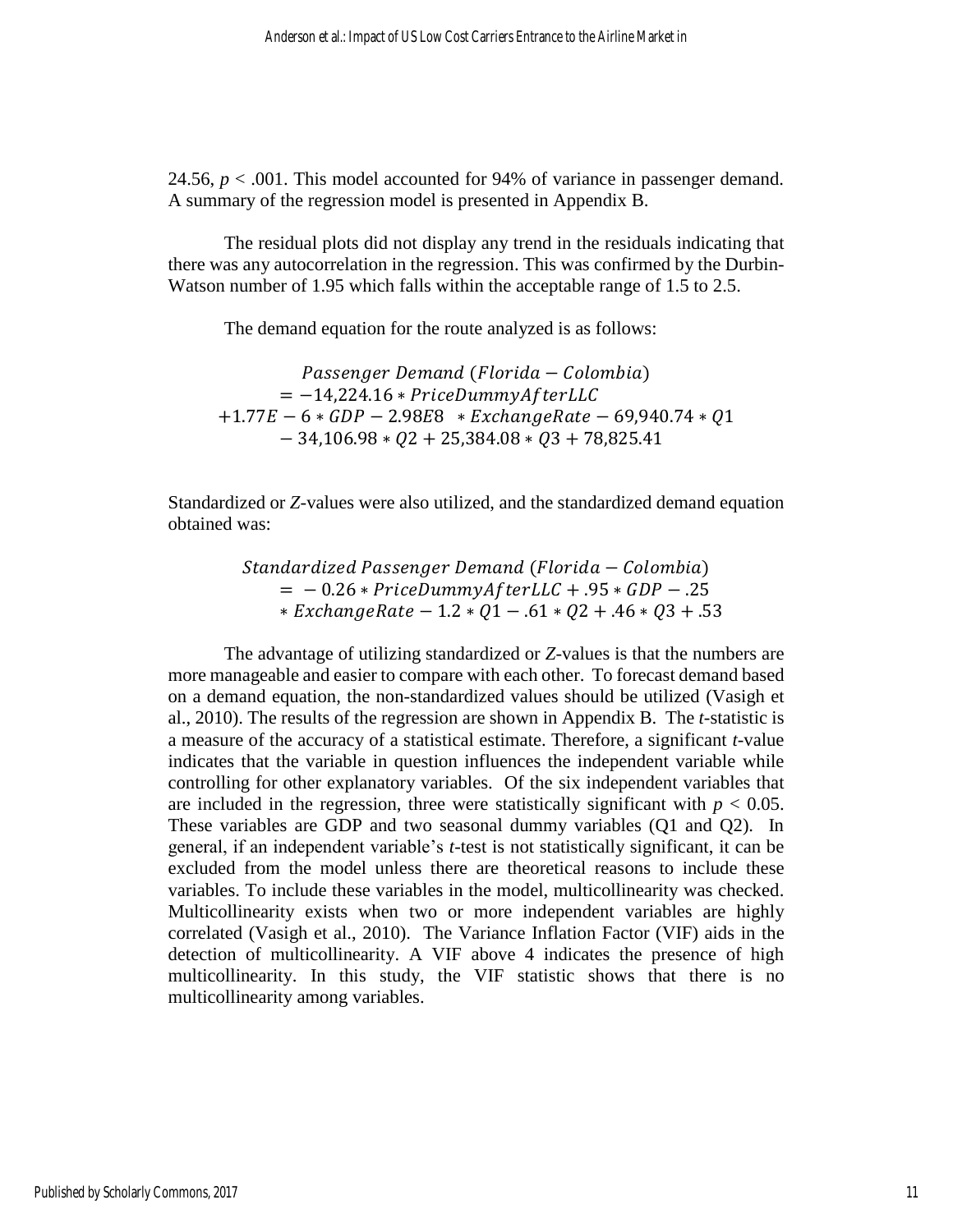In summary, three variables affect passenger demand significantly, Q1, Q2, and GDP. Q1 and Q2 account for seasonality of air travel, and GDP accounts for country's economic production and the total income of potential customers.

## **Discussion**

The purpose of this study was to analyze the impact of LCCs Spirit Airlines and JetBlue on the aviation passenger market between Florida and Colombia. As seen in Figure 2, before 2008, the Colombian flag carrier Avianca and American Airlines dominated the market between Florida and Colombia. Also, LAN Chile maintained a 4% market share in 2007, 2008, and 2009, but it decreased to 3% in 2010 and 1% in the first half of 2011. LAN Chile acquired the Colombian airline Aires that entered the market in 2010 and attained an 11% market share the same year (Sobie, 2010).

According to LAN's executives, the Colombian market is very attractive. It had a significant increase of 35% or 7.4 million passengers in the first half of 2010. Many factors are contributing to the expansion of aviation passenger market between U.S. and Colombia. Colombia's average annual economic growth rate of over 5% from 2002 to 2007 can be attributed to an increase in domestic security, resulting in greater foreign investment, prudent monetary policy, and export growth. Colombia reported a trade surplus equivalent to \$US 326 million in July 2011. A much improved socio-economic situation in a country that is located on the very northern corner of South America and at a relatively short distance from Florida, approximately 3.5-hour flight, contributes to making Colombia a very appealing destination for airlines including US LCCs that have encountered market saturation in other areas. These carriers are in search for new destinations without having to alter their infrastructure and mode of operation. In addition, an increase in the Hispanic population, especially an overall growth in the Colombian population in the United States of over 93% in ten years with a significant concentration in Florida, assures that the passenger market growth is not a transitory indication. Florida also offers year-round attractions that are family friendly, especially for Hispanics due to their dominance among immigrants in this region.

Also, to promote the cooperation between two countries, several air transport bilateral agreements were signed between the US and Colombia that began in 1956 with amendments in 2000 and 2007. Those agreements led to an open skies agreement signed in May 2011 that took effect at the end of 2012 (US State Department, 2002). According to the US Department of Transportation, *"*Colombia is a major aviation partner of the United States; every year more than two million passengers travel between our two countries. In fact, the United States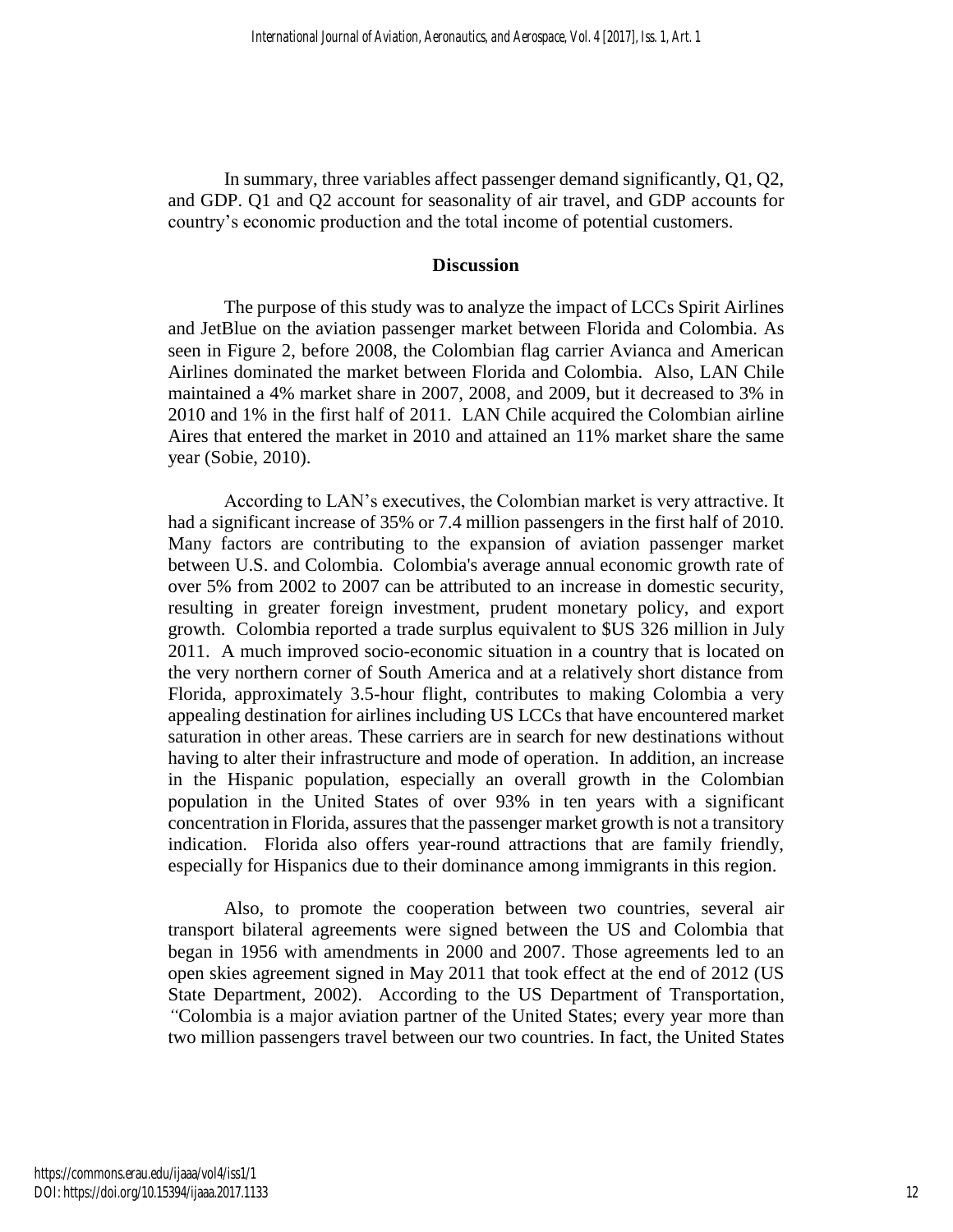is Colombia's top aviation market, and Colombia is the second largest aviation market for the United States in South America*"* (Fernandez, 2011, p. 1).

As a result of positive changes, the total passenger market between Florida and Colombia increased between 2007 and 2015 from 1.127 million passengers to 1.744 million. In 2015 the largest market share was held by Avianca (38%), followed American Airlines (23%), JetBlue (18%), Spirit Airlines (13%) and LATAM Airlines (Aires) (7%). However, despite the growth in the passenger market, Avianca and American Airlines had a decrease in their market shares between 2007 and 2015. Avianca had a decline from 54% to 38%, while American Airlines had a decrease from 41% to 23% (see Table 1). Spirit Airlines had its market share increased from 6% in 2008 to 13% in 2015, while JetBlue had the market share increased from 6% in 2009 to 18% in 2015.

The mean load factors did not change drastically for any of the airlines between 2007 and 2010 and appear to be steady around 70% for the legacy carriers and slightly higher around 80% for the LCCs.

The results of the study confirmed that LCCs present a strong competition to traditional airlines. Also, the study formulated the demand equation that takes into consideration population of Colombia in the U.S., currency exchange rate, the level of unemployment, and GDP. The study found that GDP and seasonality play a significant role in air travel passenger demand. The major limitation of this study is the lack of publically available airfare information for international routes. Future studies could incorporate international airfare information, extended period, and additional factors which potentially can affect passenger demand.

## **Conclusion**

The Florida-Colombian aviation market has a significant increase in a passenger travel from 2007. New players emerged in the market such as Spirit Airlines and JetBlue. Avianca and American Airlines remained dominant carriers in this market despite losing some of their market shares to US LCCs. The flag carrier, Avianca, is a very traditional airline. On Avianca's flights from Florida to Colombia, a full hot meal and a free selection of beer and wine is offered in addition to two free checked bags even to coach passengers. American Airlines is popular with American travelers because of familiarity, trust, and frequent flyer loyalty programs.

This study contributes to the literature on the LCCs impact on the example of Spirit Airlines and JetBlue expansion to the Colombian market. The results of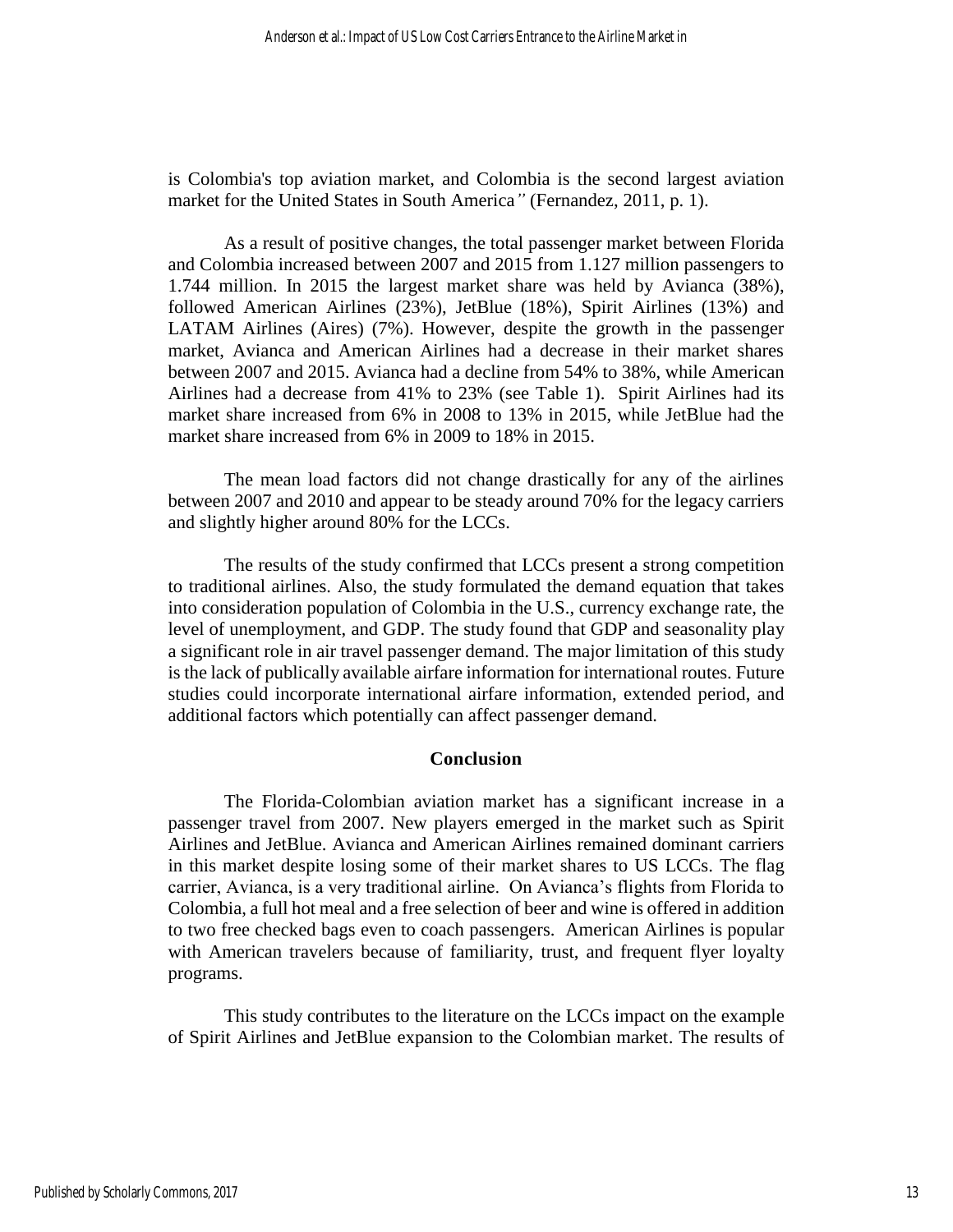this study confirmed that Spirit Airlines and JetBlue present a strong competition to traditional carriers such as Avianca and American Airlines. LCCs attempt to find new routes and short-haul routes to Colombia provide LCCs the perfect opportunity to enter the international market without making drastic changes to their infrastructure. Spirit Airlines initiated direct flights from smaller Colombian towns to the U.S., which provided the opportunity passengers to avoid connecting through a hub. While Spirit Airline and JetBlue are increasing their presence in the Colombia-Florida aviation market, the market shares of traditional carriers Avianca and American Airlines are decreasing. The recovering economy in Colombia, an increase in GDP, a rapid growth of Colombian population in the U.S., governmental regulations and other factors contribute to the overall increase in aviation passenger market. However, despite the favorable environment, the entrance and growth of LCCs in Colombia present a major challenge to traditional carriers.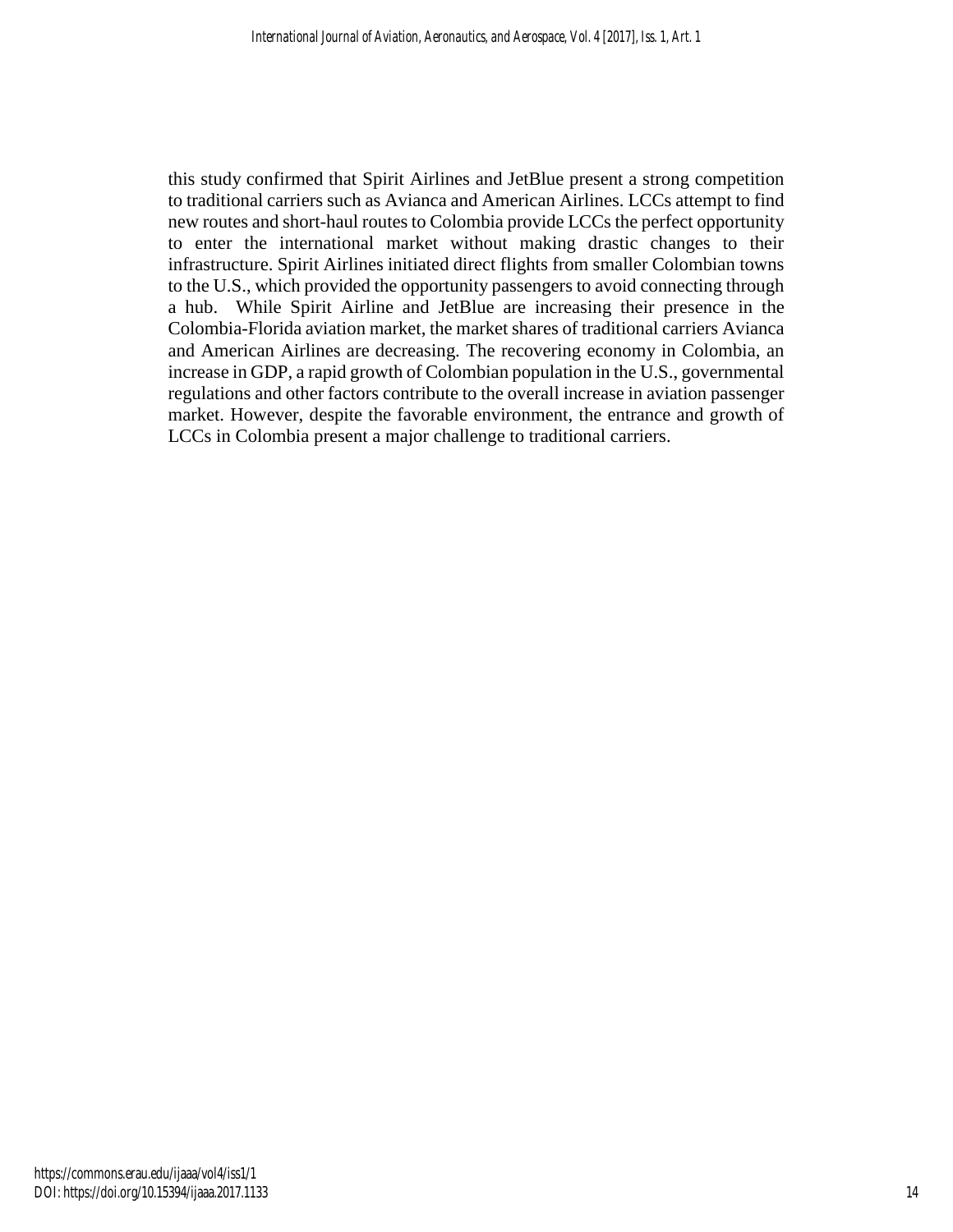#### References

- Dennis, N (2007). Competition and change in the long haul markets in Europe. *Journal of Air Transport, 12*(2), page 4-26.
- Department of Finance Canada (2008). *Air travel demand elasticities. Concepts, issues and measurement*. Retrieved from http://www.fin.gc.ca/consultresp/airtravel/airtravStdy\_1-eng.asp.
- Fernandez, J (2011). *U.S., Colombia signs Open Skies Agreement* [Web log post]. Retrieved from http://blogs.state.gov/index.php/site/entry/colombia\_open\_skies.
- Gorin, T, & Belobaba, P (2008). *Assesing Predetaion in Airline Markets with Low-Fare Competition*. Doctoral Dissertation, Massachusetts Institute of Technology. Retrieved from ProQuest.

Research and Technology Administration-Bureau of Transportations Statistics (2016). *T-100 International Segment, all Carriers*. [Data file] Retrieved from [http://www.transtats.bts.gov/Tables.asp?DB\\_ID=111&DB\\_Name=Air%2](http://www.transtats.bts.gov/Tables.asp?DB_ID=111&DB_Name=Air%20Carrier%20Statistics%20%28Form%2041%20Traffic%29-%20All%20Carriers&DB_Short_Name=Air%20Carriers) [0Carrier%20Statistics%20%28Form%2041%20Traffic%29-](http://www.transtats.bts.gov/Tables.asp?DB_ID=111&DB_Name=Air%20Carrier%20Statistics%20%28Form%2041%20Traffic%29-%20All%20Carriers&DB_Short_Name=Air%20Carriers) [%20All%20Carriers&DB\\_Short\\_Name=Air%20Carriers.](http://www.transtats.bts.gov/Tables.asp?DB_ID=111&DB_Name=Air%20Carrier%20Statistics%20%28Form%2041%20Traffic%29-%20All%20Carriers&DB_Short_Name=Air%20Carriers)

- Santiago, A (2008, March). *JetBlue, Spirit win Colombia flights*. Retrieved from: http://www.aviationweek.com/aw/generic/story\_generic.jsp?channel=com m&id=news/COLO03068.xml&headline=JetBlue,%20Spirit%20Win%20 Colombia%20Flights.
- Sobie, B (2010). *LAN to acquire Colombia's Aires. Serious about Aviation.*  Retrieved from http://www.businesswire.com/news/home/20101027007341/en/LAN-Airlines-Announces-Agreement-Acquire-Colombian-Airline
- Tradingeconomics (2016). *Graphic illustration of Colombian unemployment.* Retrieved from http://tradingeconomics.com.
- U.S. Census Bureau. (2010). *U.S. Census.* Retrieved from http://www.census.gov.
- U.S. Central Intelligence Agency (2011). *The world fact book*. Dulles, VA: Potomac Books.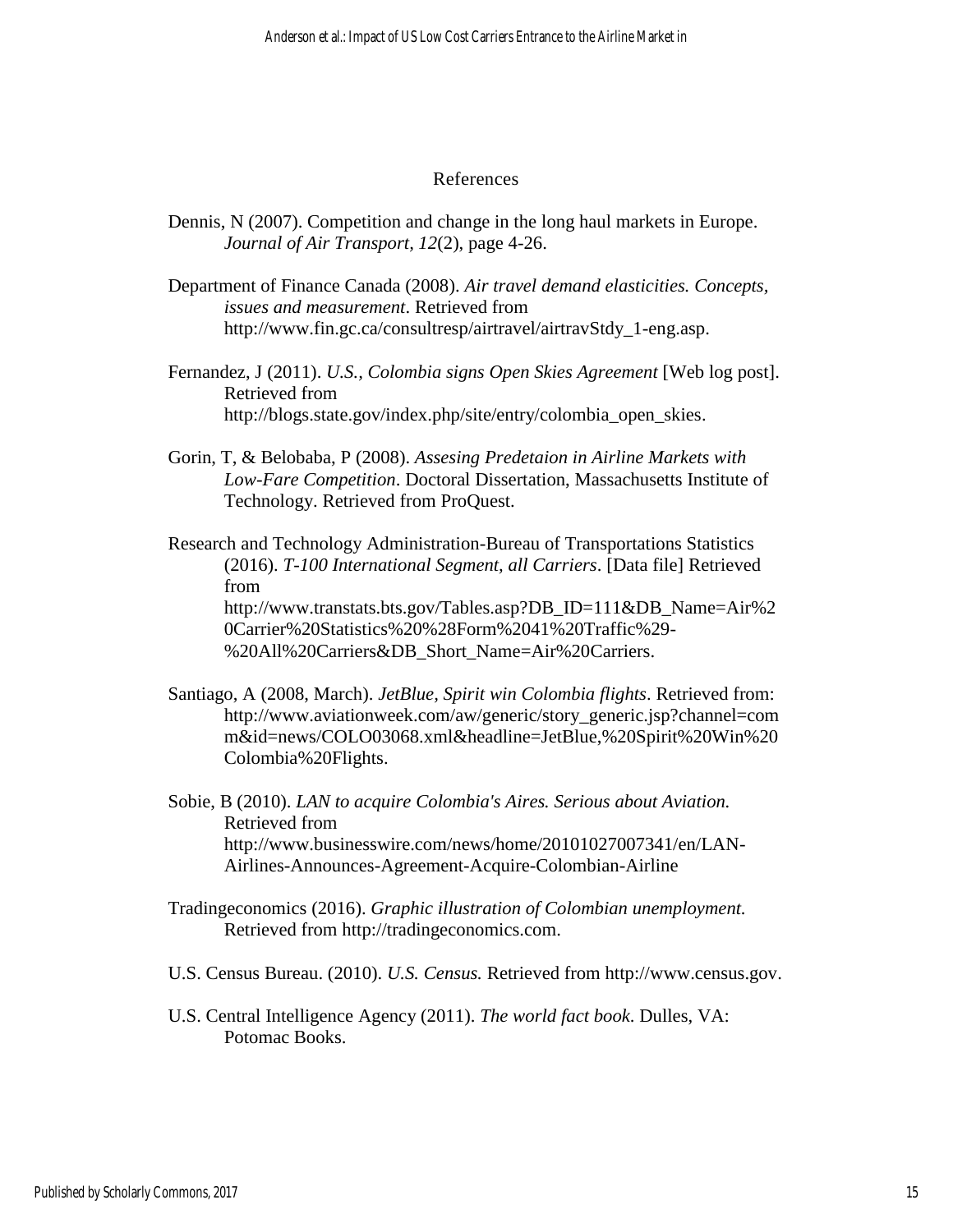- U.S. Department of State. (2006). *Colombia travel warning*. Retrieved from https://www.osac.gov/Pages/ContentReportPDF.aspx?cid=4467.
- Vasigh, B., Fleming, K., and Tacker, T. (2010). *Introduction to air transport economics* (2nd ed.). Burlington, VT: Ashgate.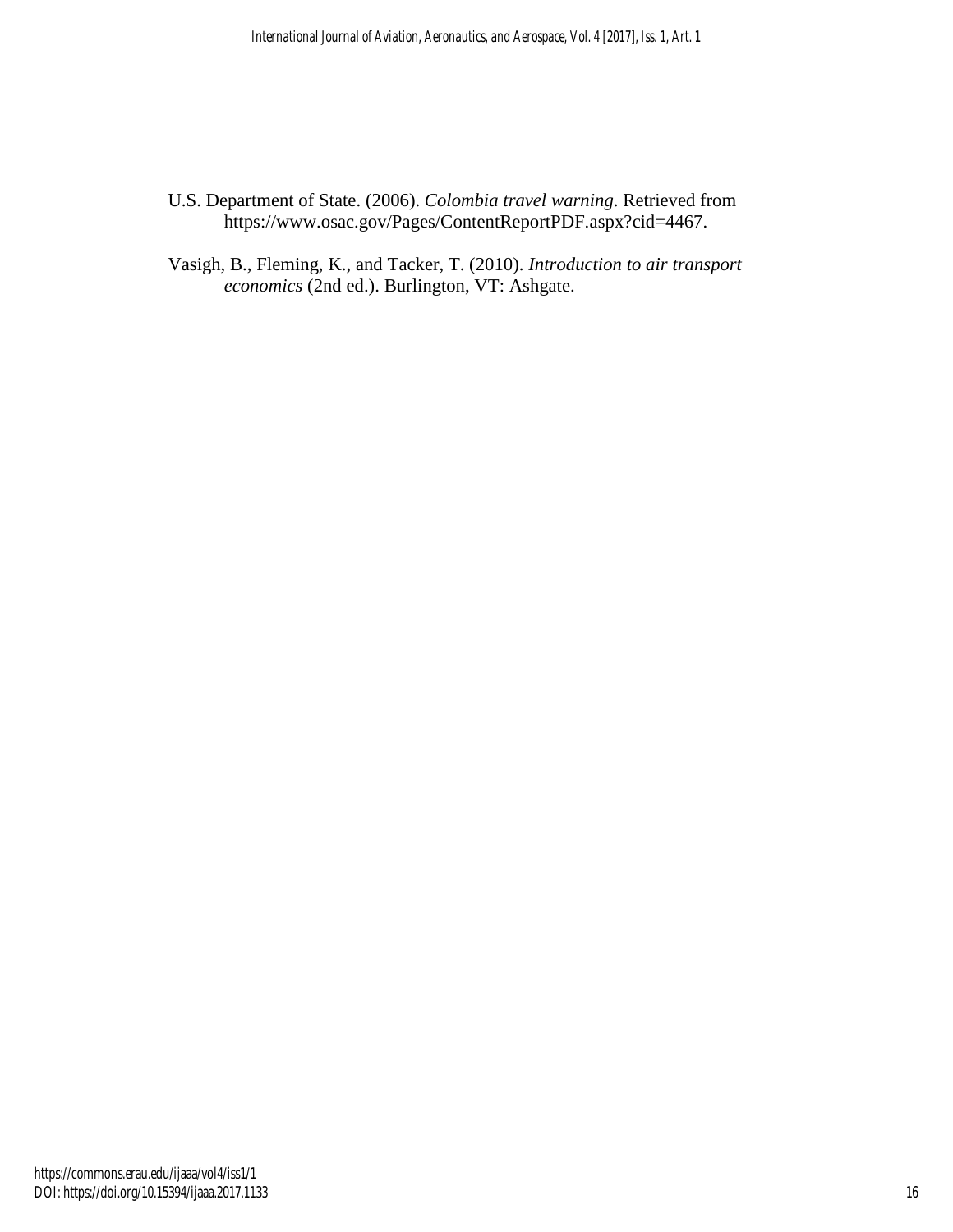# **Appendix A**

Dataset for Demand Curve for the Route between Colombia and Florida.

| Quarter             | Demand  | $GDP(S-US)$ | Exchange<br>Rate <sup>1</sup> | Price<br>Dummv <sup>2</sup> | Q <sub>1</sub> | Q <sub>2</sub>   | Q <sub>3</sub>   |
|---------------------|---------|-------------|-------------------------------|-----------------------------|----------------|------------------|------------------|
| Q1 2007             | 264,144 | $2.11E+11$  | .000454545                    | $\theta$                    |                | $\Omega$         | $\overline{0}$   |
| Q2 2007             | 265,748 | $2.11E+11$  | .000476190                    | $\overline{0}$              | 0              | 1                | 0                |
| Q3 2007             | 312,227 | $2.11E+11$  | .000500000                    | $\overline{0}$              | 0              | $\overline{0}$   | 1                |
| Q4 2007             | 289,430 | $2.11E+11$  | .000512821                    | $\overline{0}$              | $\overline{0}$ | $\boldsymbol{0}$ | $\boldsymbol{0}$ |
| Q1 2008             | 295,580 | $2.36E+11$  | .000500000                    | $\overline{0}$              |                | 0                | 0                |
| Q2 2008             | 280,716 | $2.36E+11$  | .000540541                    | 1                           | 0              | 1                | 0                |
| Q3 2008             | 351,339 | $2.36E+11$  | .000526316                    | 1                           | 0              | $\boldsymbol{0}$ |                  |
| Q4 2008             | 320,932 | $2.36E+11$  | .000540541                    |                             | 0              | $\overline{0}$   | $\overline{0}$   |
| Q1 2009             | 282,360 | $2.34E+11$  | .000384615                    | 1                           |                | $\overline{0}$   | $\boldsymbol{0}$ |
| Q <sub>2</sub> 2009 | 333,011 | $2.34E+11$  | .000454545                    | 1                           | $\overline{0}$ | 1                | $\overline{0}$   |
| Q3 2009             | 376,676 | $2.34E+11$  | .000444444                    | 1                           | 0              | $\boldsymbol{0}$ | 1                |
| Q4 2009             | 343,550 | $2.34E+11$  | .000454545                    | 1                           | 0              | $\boldsymbol{0}$ | $\overline{0}$   |
| Q1 2010             | 335,539 | $2.89E+11$  | .000500000                    | 1                           |                | $\overline{0}$   | $\boldsymbol{0}$ |
| Q2 2010             | 379,915 | $2.89E+11$  | .000526316                    | 1                           | 0              |                  | $\overline{0}$   |
| Q3 2010             | 448,529 | $2.89E+11$  | .000555556                    |                             | 0              | $\overline{0}$   |                  |
| Q4 2010             | 430,960 | $2.89E+11$  | .000526316                    |                             | 0              | $\boldsymbol{0}$ | 0                |

<sup>1</sup> Pesos to \$-US

 $\overline{a}$ 

<sup>2</sup> After LLCs entered